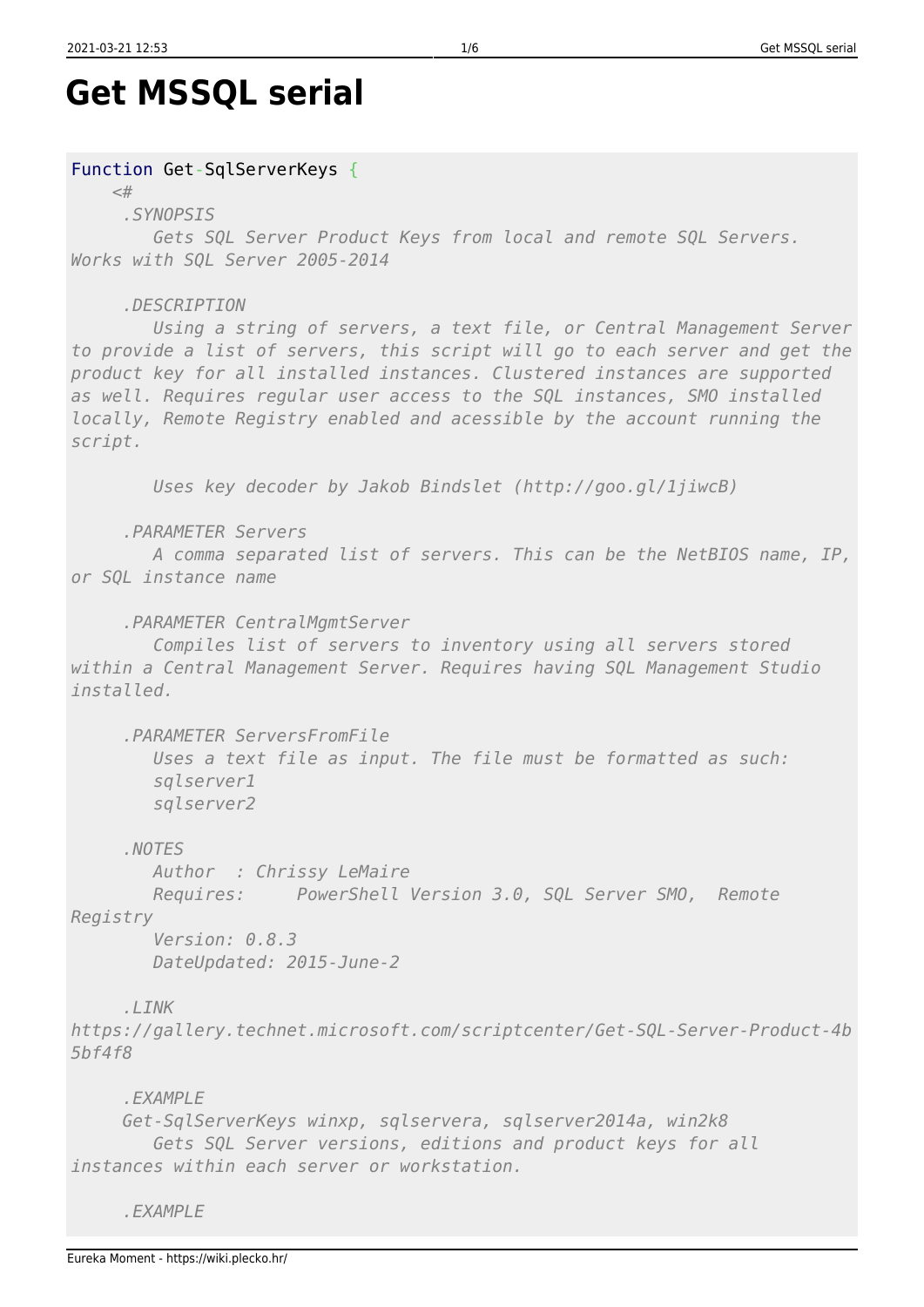```
 Get-SqlServerKeys -CentralMgmtServer sqlserver01
                Gets SQL Server versions, editions and product keys for all
instances within sqlserver01's Central Management Server
       .EXAMPLE
       Get-SqlServerKeys -ServersFromFile C:\Scripts\servers.txt
        Gets SQL Server versions, editions and product keys for all instances
listed within C:\Scripts\servers.txt
     #>
     #Requires -Version 3.0
      [CmdletBinding(DefaultParameterSetName="Default")]
     Param(
           [parameter(Position=0)]
           [string[]]$Servers,
          # Central Management Server
           [string]$CentralMgmtServer,
          # File with one server per line
           [string]$ServersFromFile
\sim ) and \sim 100 \sim 100 \sim BEGIN {
           Function Unlock-SQLServerKey {
                param(
                    [Parameter (Mandatory = <i>strue</i>)] [byte[]]$data,
                     [int]$version
) and the state \mathcal{L}(\mathcal{A}) try {
                    if ($version -ge 11) { $binArray = (6data)[0.66] } else {
$binArray = ($data) [52 66] $charsArray =
"B","C","D","F","G","H","J","K","M","P","Q","R","T","V","W","X","Y","2","3",
"4","6","7","8","9"
                    for (\$i = 24, \$i - q \neq 0, \$i - \neq 1)sk = 0for (\$j = 14, \$j -ge 0, \$j -) {
                              sk = sk * 256 - bxor \n    <i>shinArray[</i>$binArray[$j] = [math]::truncated$k / 24)$k = $k \; \text{\%} \; 24$denotes the control of the state of the state of the state of the state of the state of the state of the state
                         $productKey = $charsArray[$k] + $productKeyif ((\$i \, \degree \, 5 -eq \ 0) -and (\$i -ne \ 0)) {
                               $productKey = "-" + $productKey
denotes the control of the state of the state of the state of the state of the state of the state of the state
\{x_i\}_{i=1}^n , where \{x_i\}_{i=1}^n }
               catch \{ $productkey = "Cannot decode product key." }
                return $productKey
 }
```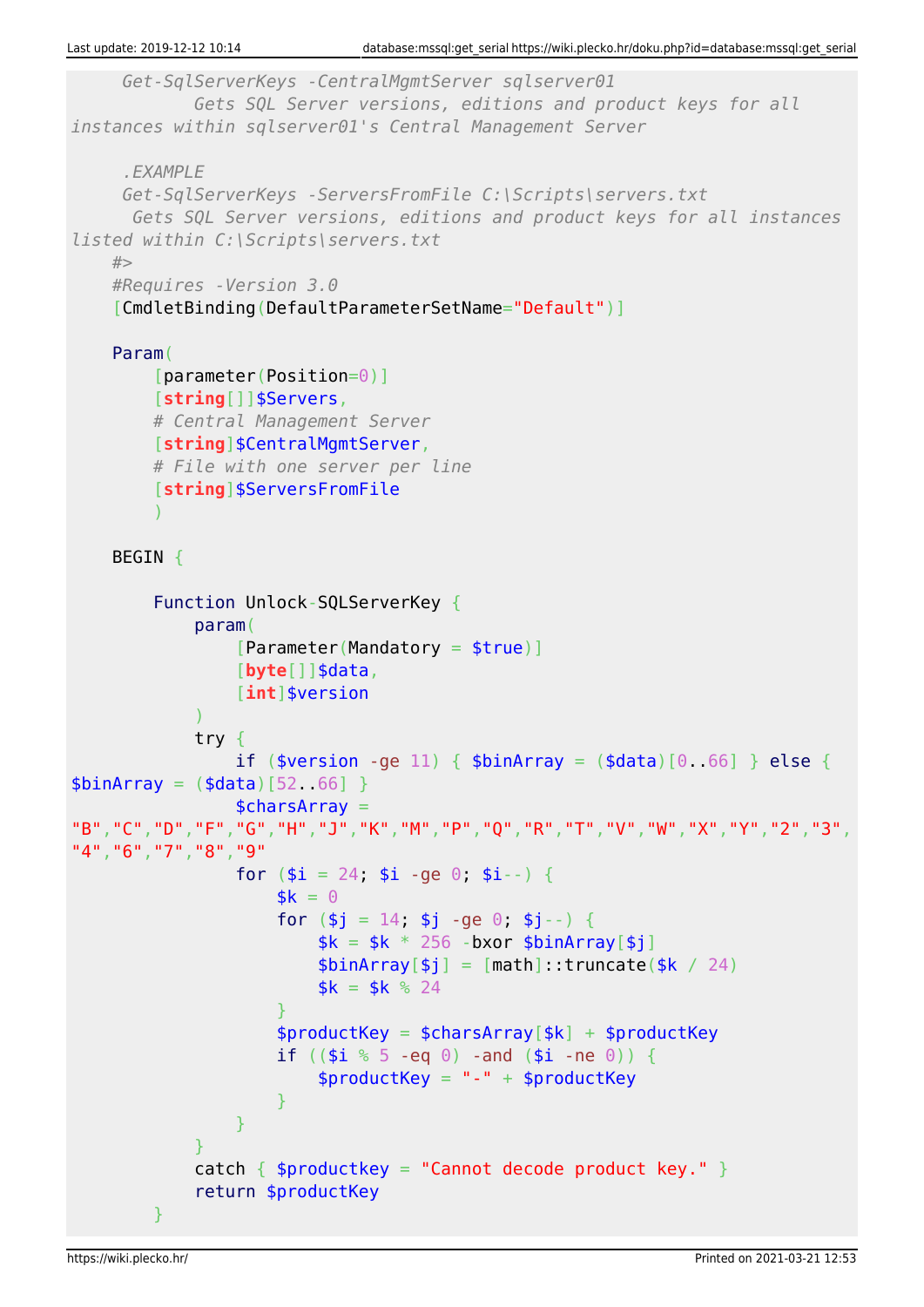```
 }
   PROCESS {
         if ((Get-Host).Version.Major -lt 3) { throw "PowerShell 3.0 and
above required." }
         if
([Reflection.Assembly]::LoadWithPartialName("Microsoft.SqlServer.SMO") -eq
$null )
         { throw "Quitting: SMO Required. You can download it from
http://goo.gl/R4yA6u" }
         if ($CentralMgmtServer) {
             if
([Reflection.Assembly]::LoadWithPartialName("Microsoft.SqlServer.Management.
RegisteredServers") -eq $null )
             { throw "Can't load CMS assemblies. You must have SQL Server
Management Studio installed to use the -CentralMgmtServer switch." }
             $server = New-Object Microsoft.SqlServer.Management.Smo.Server
$CentralMgmtServer
             $sqlconnection = $server.ConnectionContext.SqlConnectionObject
            try \{ $cmstore = new-object
Microsoft.SqlServer.Management.RegisteredServers.RegisteredServersStore($sql
connection)}
             catch { throw "Cannot access Central Management Server" }
             $dbstore = $cmstore.DatabaseEngineServerGroup
             $servers = $dbstore.GetDescendantRegisteredServers().servername
             # Add the CM server itself, which can't be stored in the CM
server.
             $servers += $CentralMgmtServer
            \text{ }$basenames = @()foreach ($server in $servers) { $basenames +=$server.Split("\")[0] }
             $servers = $basenames | Get-Unique
 }
         If ($ServersFromFile) {
             if ((Test-Path $ServersFromFile) -eq $false) { throw "Could not
find file: $ServersFromFile" }
             $servers = Get-Content $ServersFromFile
 }
         if ([string]::IsNullOrEmpty($servers)) { $servers =
$env:computername }
         $basepath = "SOFTWARE\Microsoft\Microsoft SQL Server"
         # Loop through each server
        $objectCollection = @() foreach ($servername in $servers) {
```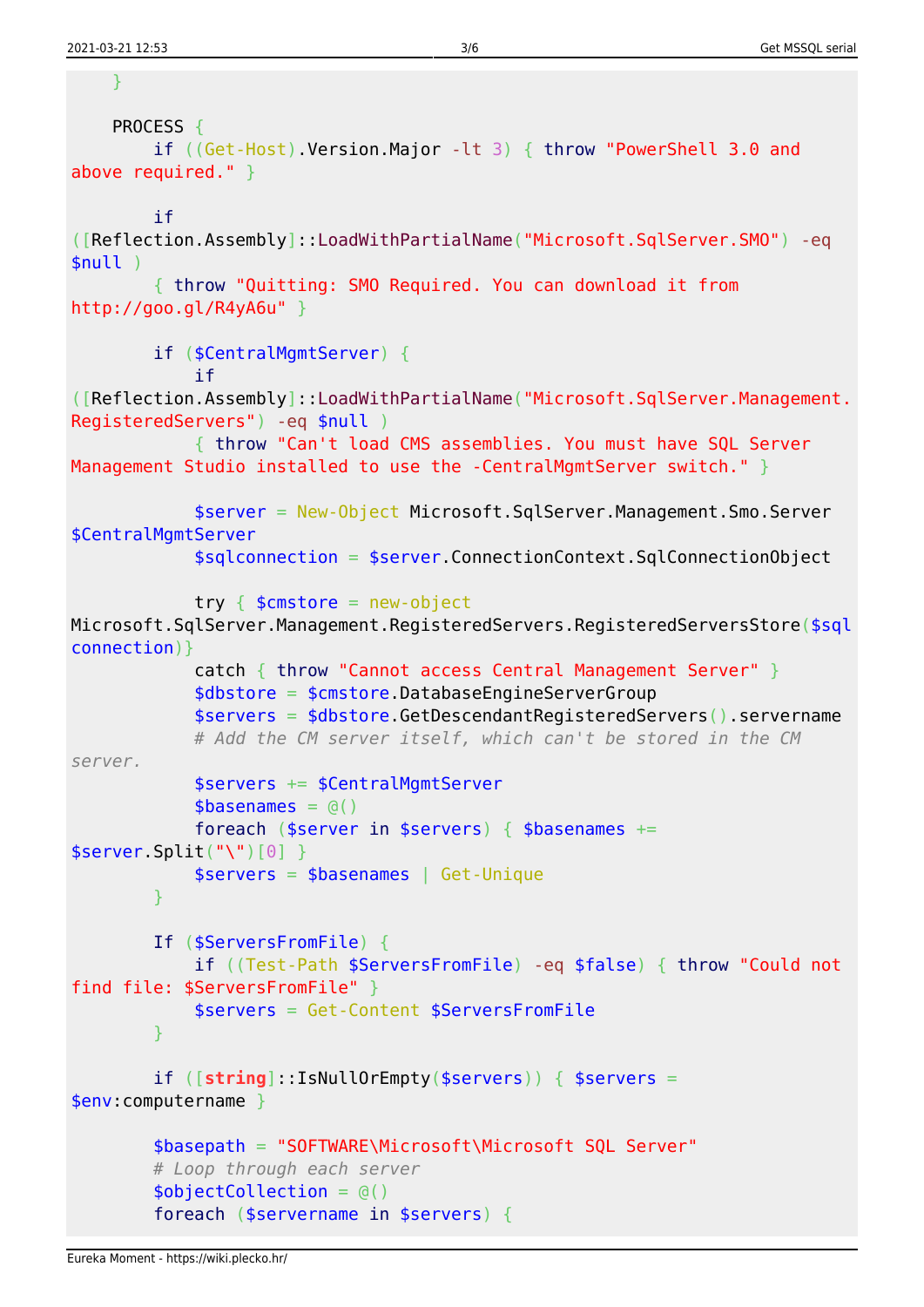```
sservername = sservername. Split("\")[0]
             if ($servername -eq "." -or $servername -eq "localhost" -or
$servername -eq $env:computername) {
                  $localmachine = [Microsoft.Win32.RegistryHive]::LocalMachine
                  $defaultview = [Microsoft.Win32.RegistryView]::Default
                 \frac{1}{2}reg =
[Microsoft.Win32.RegistryKey]::OpenBaseKey($localmachine,$defaultview)
             } else {
                  # Get IP for remote registry access. It's the most reliable.
                 try \{ $ipaddr =
([System.Net.Dns]::GetHostAddresses($servername)).IPAddressToString }
                  catch { Write-Warning "Can't resolve $servername. Moving
on."; continue }
                  try {
                     $req =[Microsoft.Win32.RegistryKey]::OpenRemoteBaseKey("LocalMachine", $ipaddr)
                  } catch { Write-Warning "Can't access registry for
$servername. Is the Remote Registry service started?"; continue }
 }
             $instances = $reg.OpenSubKey("$basepath\Instance
Names\SQL",$false)
             if ($instances -eq $null) { Write-Warning "No instances found on
$servername. Moving on."; continue }
             # Get Product Keys for all instances on the server.
             foreach ($instance in $instances.GetValueNames()) {
                  if ($instance -eq "MSSQLSERVER") { $sqlserver = $servername
\} else { $sqlserver = "$servername\$instance" }
                  $subkeys = $reg.OpenSubKey("$basepath",$false)
                  $instancekey = $subkeys.GetSubKeynames() | Where-Object {
$_ -like "*.$instance" }
                  if ($instancekey -eq $null) { $instancekey = $instance } #
SQL 2k5
                  # Cluster instance hostnames are required for SMO connection
                 $cluster =$reg.OpenSubKey("$basepath\$instancekey\Cluster",$false)
                  if ($cluster -ne $null) {
                      $clustername = $cluster.GetValue("ClusterName")
                      if ($instance -eq "MSSQLSERVER") { $sqlserver =
$clustername } else { $sqlserver = "$clustername\$instance" }
and the state of the state of the state of the state of the state of the state of the state of the state of the
                  Write-Verbose "Attempting to connect to $sqlserver"
                 sserver = New-Object
Microsoft.SqlServer.Management.Smo.Server $sqlserver
                  try { $server.ConnectionContext.Connect() } catch { Write-
Warning "Can't connect to $sqlserver or access denied. Moving on."; continue
```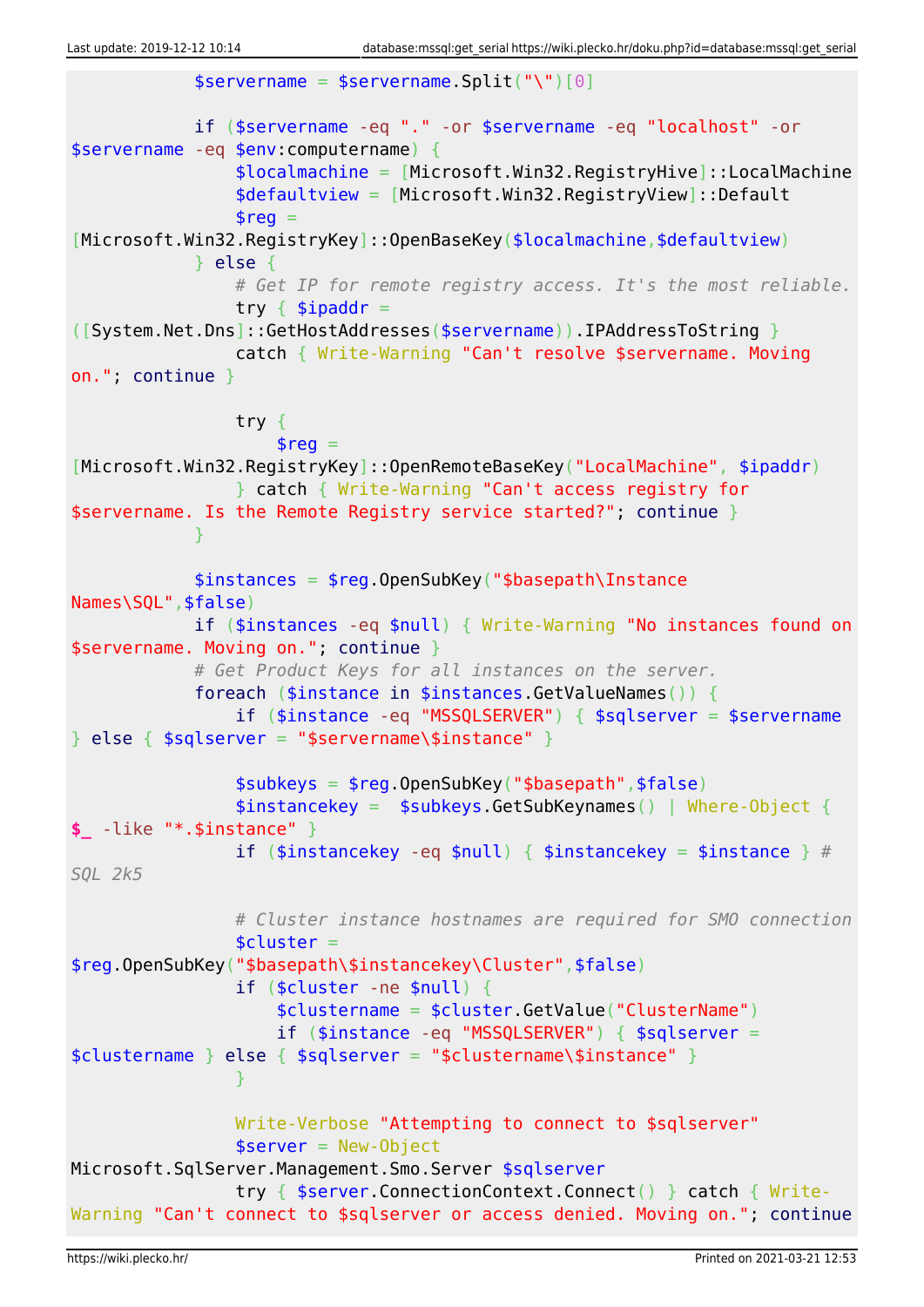2021-03-21 12:53 5/6 Get MSSQL serial

```
}
                     $servicePack = $server.ProductLevel
                          switch ($server.VersionMajor) {
\sim 9 {
                                    $sqlversion = "SQL Server 2005 $servicePack"
                                   $findkeys =$reg.OpenSubKey("$basepath\90\ProductID",$false)
                                        foreach ($findkey in
$findkeys.GetValueNames()) {
                                              if ($findkey -like "DigitalProductID*")
\{ $key = "$basepath\90\ProductID\$findkey"}
denotes the contract of the contract of the contract of the contract of the contract of the contract of the con
denotes the contract of the contract of the second property of the contract of the second property of the second
                              10 {
                                    $sqlversion = "SQL Server 2008 $servicePack"
                                   $key = "$basepath\MSSQL10"
                                   if ($server.VersionMinor -eq 50) { $key +=
" 50"; $sqlversion = "SQL Server 2008 R2 $servicePack" }
                                    $key += ".$instance\Setup\DigitalProductID"
denotes the contract of the contract of the second property of the contract of the second property of the second
                              11 \{ $key =
"$basepath\110\Tools\Setup\DigitalProductID"; $sqlversion = "SQL Server 2012
$servicePack" }
                              12 \{ $key =
"$basepath\120\Tools\Setup\DigitalProductID"; $sqlversion = "SQL Server 2014
$servicePack" }
                               default { Write-Warning "SQL version not currently
supported."; continue }
denotes the control of the state of the state of the state of the state of the state of the state of the state
                     if ($server.Edition -notlike "*Express*") {
                          try {
                               $subkey = Split-Path $key; $binaryvalue = Split-Path
$key -leaf
                               $binarykey =
$($reg.OpenSubKey($subkey)).GetValue($binaryvalue)
                         \} catch \{$sqlkey = "Could not connect." \} $sqlkey = Unlock-SQLServerKey $binarykey
$server.VersionMajor
                    \} else { $sglkey = "SQL Server Express Edition"}
                     $server.ConnectionContext.Disconnect()
                     $object = New-Object PSObject -Property @{
                          "SQL Instance" = $sqlserver
                          "SQL Version" = $sqlversion
                          "SQL Edition" = $server.Edition
                          "Product Key" = $sqlkey
\{x_i\}_{i=1}^n , where \{x_i\}_{i=1}^n $objectCollection += $object
 }
                $reg.Close()
```